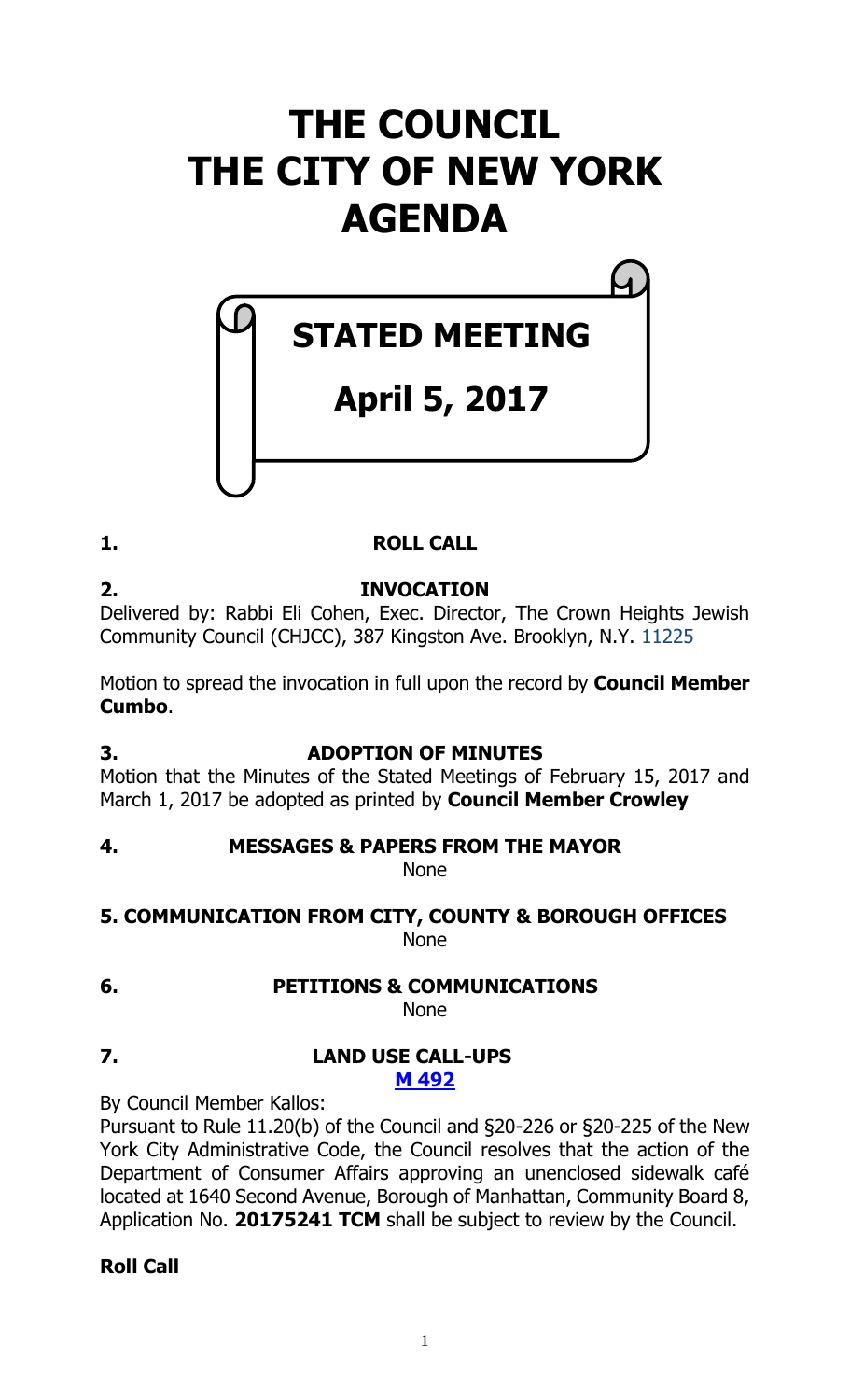#### **8. COMMUNICATION FROM THE SPEAKER**

#### **9. DISCUSSION OF GENERAL ORDERS**

**10. REPORT OF SPECIAL COMMITTEES** None

#### **11. REPORTS OF STANDING COMMITTEES Report of the Committee on Civil Rights Int [1253-A](http://legistar.council.nyc.gov/LegislationDetail.aspx?ID=2813507&GUID=938399E5-6608-42F5-9C83-9D2665D9496F&Options=Advanced&Search=)**

An Amended Local Law to amend the administrative code of the city of New York, in relation to prohibiting employers from inquiring about or relying on a prospective employee's salary history.

#### **Amended and Coupled on GO**

#### **Report of the Committee on Consumer Affairs [Int 746-A](http://legistar.council.nyc.gov/LegislationDetail.aspx?ID=2264229&GUID=DD60F933-3BA9-4068-A75A-89DD26DA9EB8&Options=Advanced&Search=)**

An Amended Local Law to amend the administrative code of the city of New York, in relation to preventing the unauthorized practice of immigration law. **Amended and Coupled on GO**

#### **Report of the Committee on Environmental Protection [Int 359-A](http://legistar.council.nyc.gov/LegislationDetail.aspx?ID=1805815&GUID=8901A89B-078E-4D47-88D8-EA3E48E715A1&Options=Advanced&Search=)**

An Amended Local Law to amend the administrative code of the city of New York, in relation to requiring a study of environmental justice areas and the establishment of an environmental justice portal.

#### **Amended and Coupled on GO**

#### **[Int 886-A](http://legistar.council.nyc.gov/LegislationDetail.aspx?ID=2460360&GUID=0C9F8C9D-5F14-4C1E-B4AD-37BB96F82BA3&Options=Advanced&Search=)**

An Amended Local Law to amend the administrative code of the city of New York, in relation to identifying and addressing environmental justice issues. **Amended and Coupled on GO**

### **Report of the Committee on Finance**

**[Int 1454](http://legistar.council.nyc.gov/LegislationDetail.aspx?ID=2949353&GUID=2E117C65-2411-441A-8111-CA82A81C4E01&Options=Advanced&Search=)**

A Local Law to amend the administrative code of the city of New York, in relation to the establishment of the New Dorp business improvement district. **Coupled on GO**

#### **Preconsidered Res [1431](http://legistar.council.nyc.gov/LegislationDetail.aspx?ID=3013434&GUID=1445E718-BCB3-46FC-A165-2726CFB94465&Options=ID|&Search=)**

Resolution approving the new designation and changes in the designation of certain organizations to receive funding in the Expense Budget. **Coupled on GO**

#### **Preconsidered [L.U.](http://legistar.council.nyc.gov/LegislationDetail.aspx?ID=3005776&GUID=5ABBF681-C928-438B-9429-90D91A8F3696&Options=ID%7c&Search=) 599 & [Res 1435](http://legistar.council.nyc.gov/LegislationDetail.aspx?ID=3013550&GUID=EB365D7A-56EB-468F-91C2-9B62EE69CDE3&Options=ID|&Search=)**

Bronxview at Serviam Heights, Block 3291, Lot 4; Bronx, Community District No. 7, Council District No. 15. **Coupled on GO**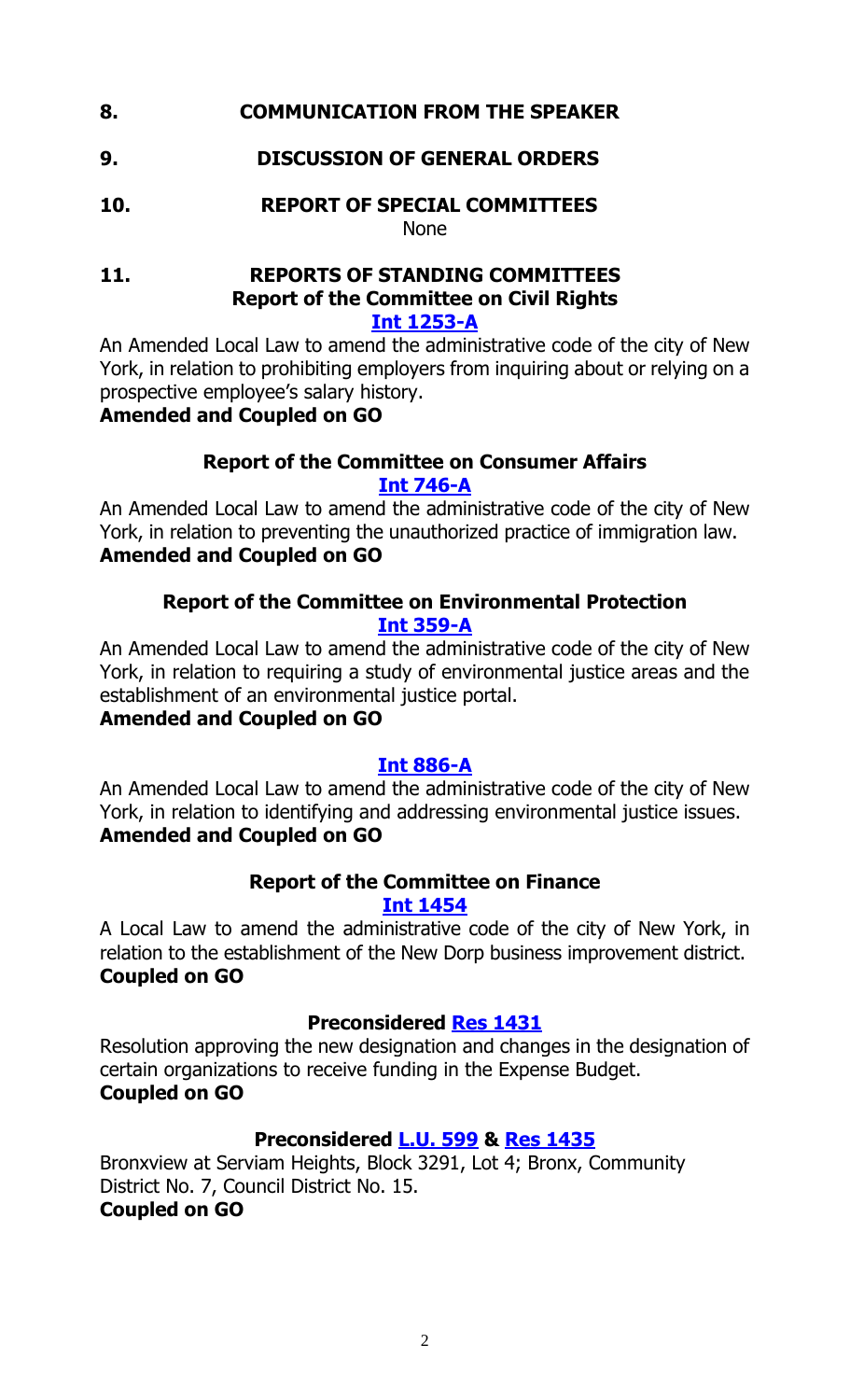#### **Preconsidered [L.U.](http://legistar.council.nyc.gov/LegislationDetail.aspx?ID=3005777&GUID=174E227F-809A-4C6C-848D-0CD62F61C46C&Options=ID|&Search=) 600 & [Res 1436](http://legistar.council.nyc.gov/LegislationDetail.aspx?ID=3013551&GUID=E8828914-747F-42A5-8CAF-5C404D4286AE&Options=ID|&Search=)**

Casa Cecilia, Block 2084, Lots 49 & 53; Manhattan, Community District No. 9, Council District No. 7.

#### **Coupled on GO**

#### **Report of the Committee on Land Use [L.U. 579](http://legistar.council.nyc.gov/LegislationDetail.aspx?ID=2961284&GUID=147821E9-6D15-4AC2-8B40-012D53781663&Options=Advanced&Search=) & Res [1437](http://legistar.council.nyc.gov/LegislationDetail.aspx?ID=3008982&GUID=43DD5344-94EE-49F8-8DFA-4B52BB285CD3&Options=ID%7c&Search=)**

Application No **20175215 HKM (N 170205 HKM)** pursuant to Section 3020 of the New York City Charter, concerning the designation by the Landmarks Preservation Commission of the Young Men's Christian Association Building, located at 181 West 135th Street (Block 1920, Lot 7), as an historic landmark, Borough of Manhattan, Community Board 10, Council District 9. **Coupled on GO**

#### **[L.U. 580](http://legistar.council.nyc.gov/LegislationDetail.aspx?ID=2961285&GUID=4DFE2257-149E-47DC-8C87-B0E5769E43EC&Options=Advanced&Search=) & Res [1438](http://legistar.council.nyc.gov/LegislationDetail.aspx?ID=3008984&GUID=C93484E2-A707-4545-83AC-EBCA71FD25CD&Options=ID|&Search=)**

Application No **20175216 HKM (N 170206 HKM)** pursuant to Section 3020 of the New York City Charter, concerning the designation by the Landmarks Preservation Commission of the Lowe's 175th Street Theater, located at 4140 Broadway (Block 2145, Lot 1), as an historic landmark, Borough of Manhattan, Community Board 12, Council District 10.

#### **Coupled on GO**

#### **[L.U. 581](http://legistar.council.nyc.gov/LegislationDetail.aspx?ID=2961286&GUID=D2E5B82C-9FFD-4858-897C-B029E3BA257A&Options=Advanced&Search=) & Res [1439](http://legistar.council.nyc.gov/LegislationDetail.aspx?ID=3008985&GUID=230F8B8F-E688-4AA0-B6AA-6EAF83BD496C&Options=ID|&Search=)**

Application No **20175209 HKQ (N 170209 HKQ)** pursuant to Section 3020 of the New York City Charter, concerning the designation by the Landmarks Preservation Commission of the Protestant Reformed Dutch Church of Flushing, located at 143-11 Roosevelt Avenue (Block 5022, Lot 1), as an historic landmark, Borough of Queens, Community Board 7, Council District 20.

#### **Coupled on GO**

#### **[L.U. 582](http://legistar.council.nyc.gov/LegislationDetail.aspx?ID=2961287&GUID=83548C67-BDA4-4517-8F27-A2655477C0BB&Options=Advanced&Search=) & Res [1440](http://legistar.council.nyc.gov/LegislationDetail.aspx?ID=3008986&GUID=B102DE2A-4BC0-4B21-BB4C-BB04D1936F70&Options=ID|&Search=)**

Application No **20175210 HKR (N 170210 HKR)** pursuant to Section 3020 of the New York City Charter, concerning the designation by the Landmarks Preservation Commission of the Lakeman-Cortelyou-Taylor House, located at 2286 Richmond Road (Block 3618, Lot 7 in part), as an historic landmark, Borough of Staten Island, Community Board 2, Council District 50. **Motion to Disapprove**

#### **[L.U. 593](http://legistar.council.nyc.gov/LegislationDetail.aspx?ID=2984676&GUID=5F1F076A-D974-40B9-82F2-DABE5A0BD7E0&Options=Advanced&Search=) & Res [1441](http://legistar.council.nyc.gov/LegislationDetail.aspx?ID=3008987&GUID=5A1456FF-7ACB-4768-955B-AF1636F145EB&Options=ID|&Search=)**

Application No **20175218 HKM (N 170252 HKM)** pursuant to Section 3020 of the New York City Charter, concerning the designation by the Landmarks Preservation Commission of United Nations Hotel, First Floor Interiors (Block 1337, Lot 7502 and 14), as an interior landmark, Borough of Manhattan, Community Board 6, Council District 4.

#### **Coupled on GO**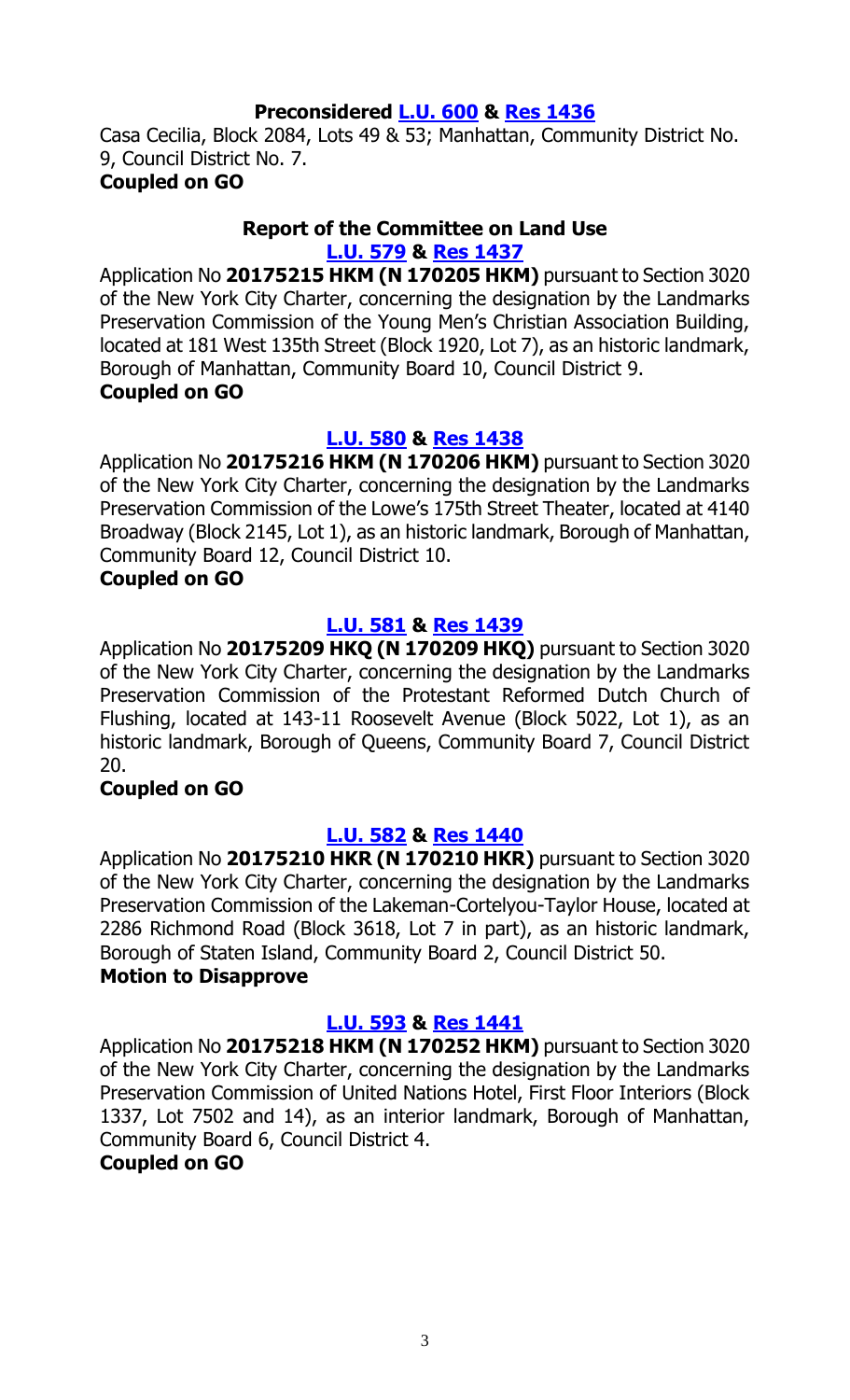#### **Report of the Committee on Parks and Recreation [Int 1112-A](http://legistar.council.nyc.gov/LegislationDetail.aspx?ID=2598202&GUID=8CAF108A-FD84-4EBE-A5FB-775C6D378D93&Options=Advanced&Search=)**

An Amended Local Law to amend the administrative code of the city of New York, in relation to the posting of information online regarding tree maintenance work.

#### **Amended and Coupled on GO**

#### **Report of the Committee on Technology**

**[Int 564-A](http://legistar.council.nyc.gov/LegislationDetail.aspx?ID=2073908&GUID=B1913CB2-0D62-4230-AEDB-DACFAC04F7EB&Options=Advanced&Search=)**

An Amended Local Law in relation to online submission of applications for permits, licenses and registrations and a single web portal for such applications.

#### **Amended and Coupled on GO**

#### **Report of the Committee on Youth Services**

**Int [708-A](http://legistar.council.nyc.gov/LegislationDetail.aspx?ID=2240477&GUID=8C004DC0-1AC4-4F24-9D2B-D80FD7DB54EA&Options=Advanced&Search=)**

An Amended Local Law in relation to establishing a task force on disconnected youth.

#### **Amended and Coupled on GO**

#### **12. GENERAL ORDER CALENDAR**

Commissioner of Deeds **Coupled on GO**

#### **COUPLED ON GENERAL ORDER CALENDAR Civil Rights**

**[Int 1253-A](http://legistar.council.nyc.gov/LegislationDetail.aspx?ID=2813507&GUID=938399E5-6608-42F5-9C83-9D2665D9496F&Options=Advanced&Search=)** - Employee's salary history. **A and GO**

#### **Consumer Affairs**

**[Int 746-A](http://legistar.council.nyc.gov/LegislationDetail.aspx?ID=2264229&GUID=DD60F933-3BA9-4068-A75A-89DD26DA9EB8&Options=Advanced&Search=)** - Preventing the unauthorized practice of immigration law. **A and GO**

#### **Environmental Protection**

**[Int 359-A](http://legistar.council.nyc.gov/LegislationDetail.aspx?ID=1805815&GUID=8901A89B-078E-4D47-88D8-EA3E48E715A1&Options=Advanced&Search=)** - A study of environmental justice areas and the establishment of an environmental justice portal.

**A and GO**

**<u>[Int 886-A](http://legistar.council.nyc.gov/LegislationDetail.aspx?ID=2460360&GUID=0C9F8C9D-5F14-4C1E-B4AD-37BB96F82BA3&Options=Advanced&Search=)</u>** - Identifying and addressing environmental justice issues. **A and GO**

#### **Finance**

**[Int 1454](http://legistar.council.nyc.gov/LegislationDetail.aspx?ID=2949353&GUID=2E117C65-2411-441A-8111-CA82A81C4E01&Options=Advanced&Search=)** - New Dorp business improvement district.

**GO**

**Preconsidered Res [1431](http://legistar.council.nyc.gov/LegislationDetail.aspx?ID=3013434&GUID=1445E718-BCB3-46FC-A165-2726CFB94465&Options=ID|&Search=)** - Designation of certain organizations to receive funding in the Expense Budget.

**GO**

**Preconsidered [L.U.](http://legistar.council.nyc.gov/LegislationDetail.aspx?ID=3005776&GUID=5ABBF681-C928-438B-9429-90D91A8F3696&Options=ID%7c&Search=) 599 & [Res 1435](http://legistar.council.nyc.gov/LegislationDetail.aspx?ID=3013550&GUID=EB365D7A-56EB-468F-91C2-9B62EE69CDE3&Options=ID|&Search=)** - Bronx, Community District No. 7, Council District No. 15.

**GO**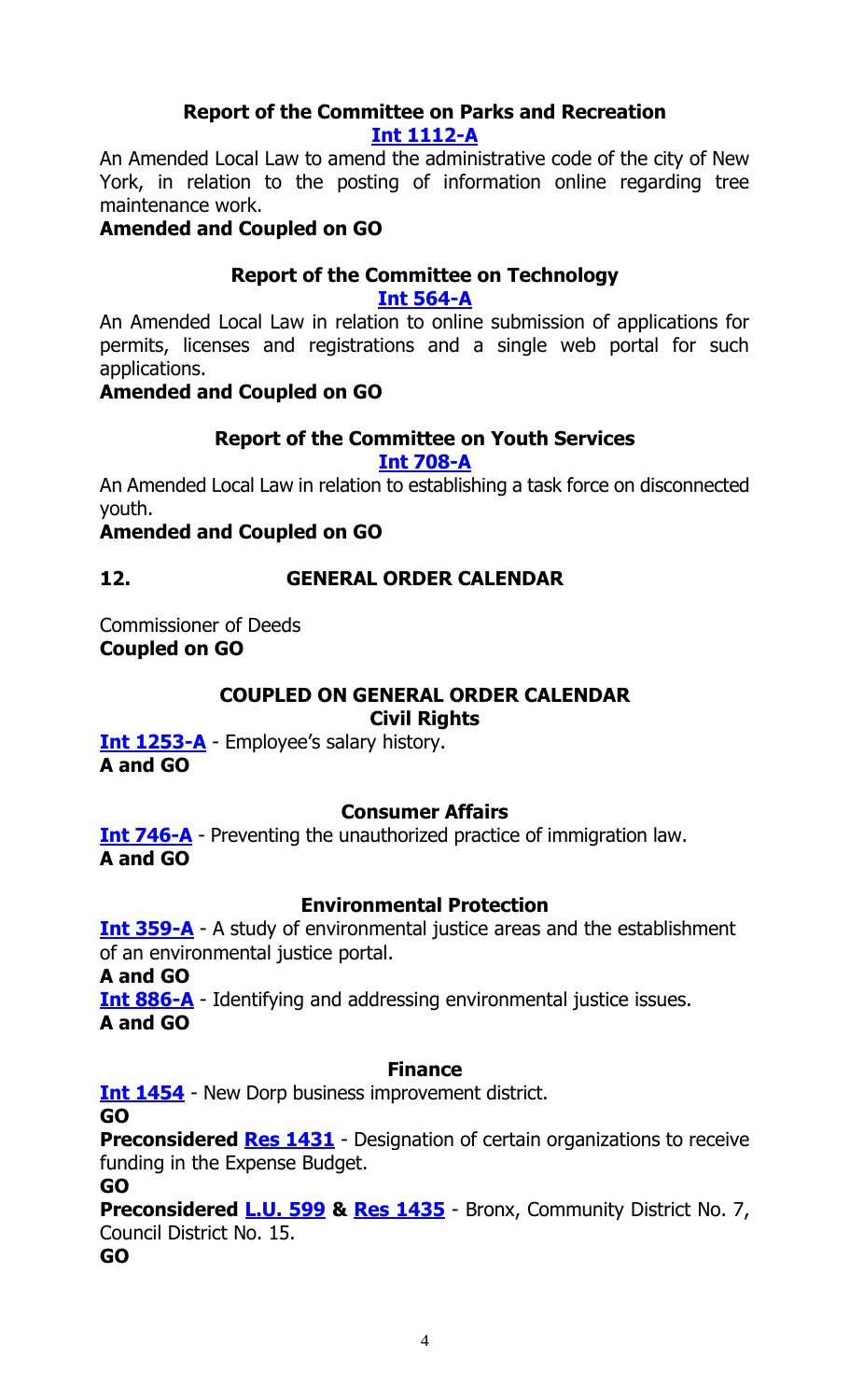**Preconsidered [L.U.](http://legistar.council.nyc.gov/LegislationDetail.aspx?ID=3005777&GUID=174E227F-809A-4C6C-848D-0CD62F61C46C&Options=ID|&Search=) 600 & [Res 1436](http://legistar.council.nyc.gov/LegislationDetail.aspx?ID=3013551&GUID=E8828914-747F-42A5-8CAF-5C404D4286AE&Options=ID|&Search=)** - Manhattan, Community District No. 9, Council District No. 7.

**GO**

#### **Land Use**

**[L.U. 579](http://legistar.council.nyc.gov/LegislationDetail.aspx?ID=2961284&GUID=147821E9-6D15-4AC2-8B40-012D53781663&Options=Advanced&Search=) & Res [1437](http://legistar.council.nyc.gov/LegislationDetail.aspx?ID=3008982&GUID=43DD5344-94EE-49F8-8DFA-4B52BB285CD3&Options=ID%7c&Search=)** - App. **20175215 HKM (N 170205 HKM)** Manhattan, Community Board 10, Council District 9. **GO**

**[L.U. 580](http://legistar.council.nyc.gov/LegislationDetail.aspx?ID=2961285&GUID=4DFE2257-149E-47DC-8C87-B0E5769E43EC&Options=Advanced&Search=) & Res [1438](http://legistar.council.nyc.gov/LegislationDetail.aspx?ID=3008984&GUID=C93484E2-A707-4545-83AC-EBCA71FD25CD&Options=ID|&Search=)** - App. **20175216 HKM (N 170206 HKM)** Manhattan, Community Board 12, Council District 10.

**GO**

**[L.U.](http://legistar.council.nyc.gov/LegislationDetail.aspx?ID=2961286&GUID=D2E5B82C-9FFD-4858-897C-B029E3BA257A&Options=Advanced&Search=) 581 & Res [1439](http://legistar.council.nyc.gov/LegislationDetail.aspx?ID=3008985&GUID=230F8B8F-E688-4AA0-B6AA-6EAF83BD496C&Options=ID|&Search=)** - App. **20175209 HKQ (N 170209 HKQ)** Queens, Community Board 7, Council District 20.

**GO**

**[L.U. 582](http://legistar.council.nyc.gov/LegislationDetail.aspx?ID=2961287&GUID=83548C67-BDA4-4517-8F27-A2655477C0BB&Options=Advanced&Search=) & Res [1440](http://legistar.council.nyc.gov/LegislationDetail.aspx?ID=3008986&GUID=B102DE2A-4BC0-4B21-BB4C-BB04D1936F70&Options=ID|&Search=)** - App. **20175210 HKR (N 170210 HKR)** Staten Island, Community Board 2, Council District 50.

**Disapproved**

**[L.U. 593](http://legistar.council.nyc.gov/LegislationDetail.aspx?ID=2984676&GUID=5F1F076A-D974-40B9-82F2-DABE5A0BD7E0&Options=Advanced&Search=) & Res [1441](http://legistar.council.nyc.gov/LegislationDetail.aspx?ID=3008987&GUID=5A1456FF-7ACB-4768-955B-AF1636F145EB&Options=ID|&Search=)** - App. **20175218 HKM (N 170252 HKM)** Manhattan, Community Board 6, Council District 4. **GO**

#### **Parks and Recreation**

**[Int 1112-A](http://legistar.council.nyc.gov/LegislationDetail.aspx?ID=2598202&GUID=8CAF108A-FD84-4EBE-A5FB-775C6D378D93&Options=Advanced&Search=)** - Tree maintenance work. **A and GO**

#### **Technology**

**[Int 564-A](http://legistar.council.nyc.gov/LegislationDetail.aspx?ID=2073908&GUID=B1913CB2-0D62-4230-AEDB-DACFAC04F7EB&Options=Advanced&Search=)** - Online submission of applications for permits, licenses and registrations and a single web portal for such applications. **A and GO**

#### **Youth Services**

**[Int 708-A](http://legistar.council.nyc.gov/LegislationDetail.aspx?ID=2240477&GUID=8C004DC0-1AC4-4F24-9D2B-D80FD7DB54EA&Options=Advanced&Search=)** – A task force on disconnected youth. **A and GO**

#### **GENERAL ORDER CALENDAR**

Commissioner of Deeds **GO**

#### **Roll Call**

### **13. INTRODUCTION & READING OF BILLS**

See Attached

#### **14. DISCUSSION OF RESOLUTIONS**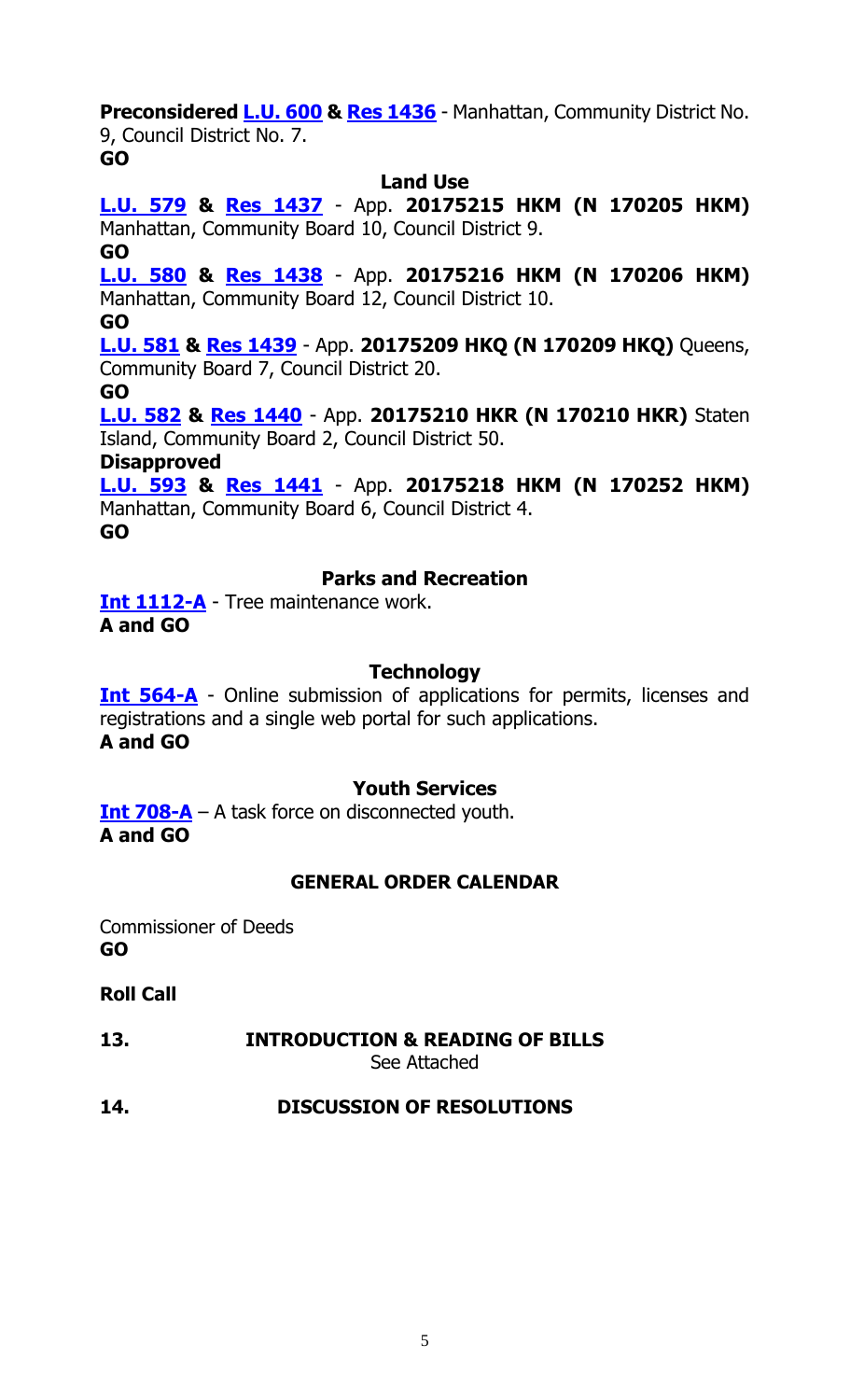### **15. RESOLUTIONS [Res 1393-A](http://legistar.council.nyc.gov/LegislationDetail.aspx?ID=2972263&GUID=DBC13881-9E97-40B2-86F9-EB07C496A3E0&Options=Advanced&Search=)**

An Amended Resolution calling upon President Donald Trump to fully fund the Corporation for Public Broadcasting, the Institute of Museum and Library Services, the National Endowment for the Arts and the National Endowment for the Humanities, and not to eliminate or diminish any of these agencies in any form.

**Amended and Adopted by the Committee on Cultural Affairs, Libraries and International Intergroup Relations**

**16. GENERAL DISCUSSION**

**17. EXTENSION OF REMARKS**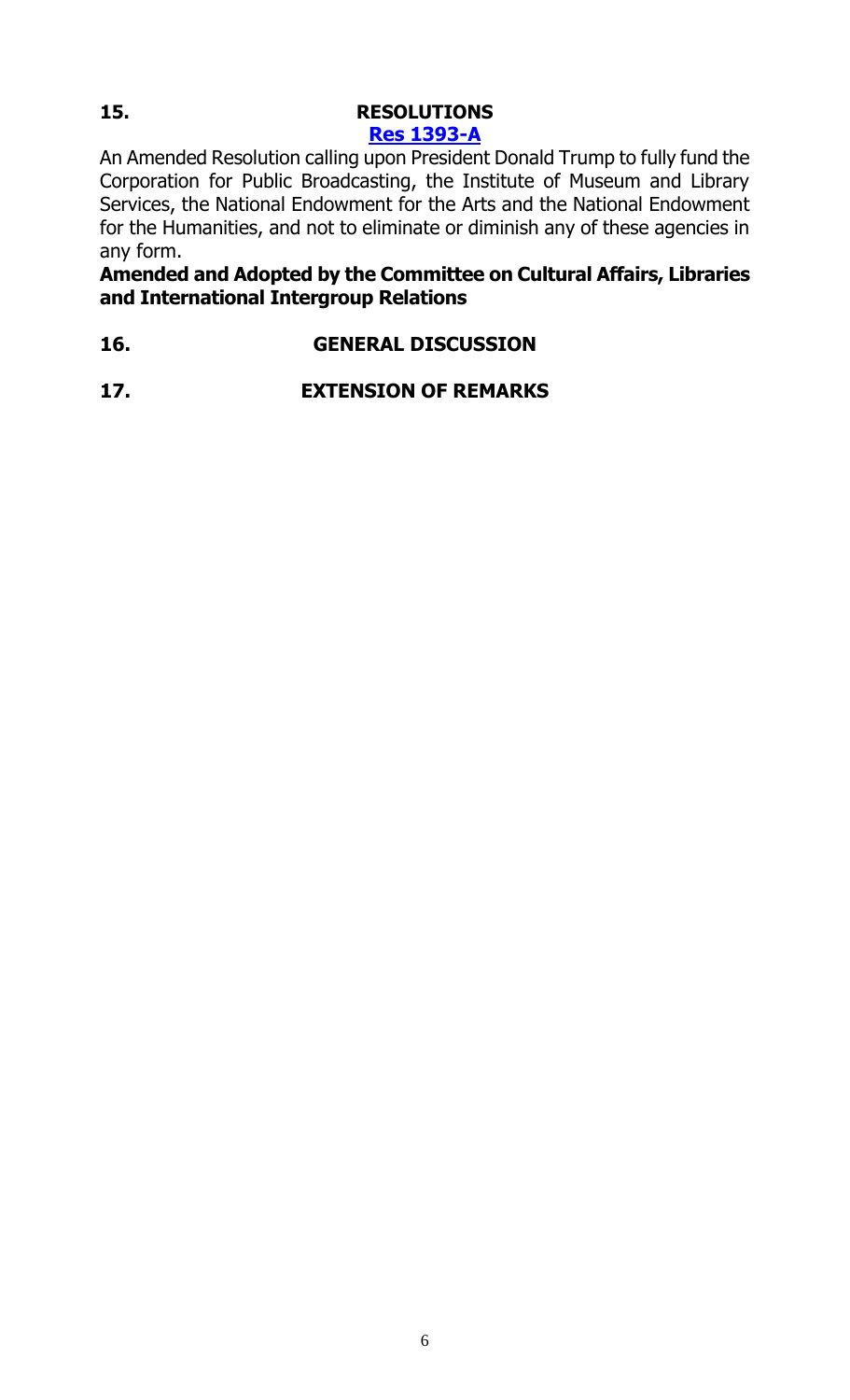### **INTRODUCTION AND READING OF BILLS**

#### **[Int 1530](http://legistar.council.nyc.gov/LegislationDetail.aspx?ID=3011124&GUID=53EA86FC-43CF-4C77-9D8B-539F1F9DB1A2&Options=ID%7c&Search=)**

By The Speaker (Council Member Mark-Viverito):

A Local Law to amend the administrative code of the city of New York, in relation to creating a rebuttable presumption regarding harassment and repealing subparagraph g of paragraph 48 of subdivision a of section 27-2004 of such code.

#### **Housing and Buildings**

#### **[Int 1531](http://legistar.council.nyc.gov/LegislationDetail.aspx?ID=2991007&GUID=FF218555-5363-4980-A47A-3350F91C43C5&Options=ID|&Search=)**

By The Speaker (Council Member Mark-Viverito) and Council Member Crowley: A Local Law to amend the administrative code of the city of New York, in relation to requiring the department of correction to efficiently facilitate the processing of bail payments.

#### **Fire and Criminal Justice Services**

#### **[Int 1532](http://legistar.council.nyc.gov/LegislationDetail.aspx?ID=3013582&GUID=99959443-C03A-4E27-B8ED-A7382EAF8551&Options=ID|&Search=)**

By Council Member Cabrera:

A Local Law to amend the administrative code of the city of New York, in relation to the licensing of electronic cigarette retail dealers. **Health**

#### **[Int 1533](http://legistar.council.nyc.gov/LegislationDetail.aspx?ID=3013575&GUID=8EC960FE-04B8-4E56-A978-E1FF212AAFB8&Options=ID|&Search=)**

By Council Members Chin and Reynoso:

A Local Law to amend the New York city charter, in relation to notice and reporting requirements for summary actions involving urban renewal plans. **Land Use**

#### **[Int 1534](http://legistar.council.nyc.gov/LegislationDetail.aspx?ID=3013581&GUID=927553DF-0CAA-4C07-9CBE-61CE0A8837F2&Options=ID|&Search=)**

By Council Member Cohen:

A Local Law to amend the New York city charter, in relation to electronic notification of capital project delays and cost changes. **Finance**

#### **[Int 1535](http://legistar.council.nyc.gov/LegislationDetail.aspx?ID=3013579&GUID=921A2781-2869-40E6-9A31-EE529C742BFE&Options=ID|&Search=)**

By Council Member Constantinides:

A Local Law to amend the administrative code of the city of New York, in relation to requiring the department of parks and recreation to plant 100,000 trees in environmental justice communities within five years.

#### **Parks and Recreation**

#### **[Int 1536](http://legistar.council.nyc.gov/LegislationDetail.aspx?ID=3013566&GUID=A69F0958-929B-4CD3-B7B9-60692B7337E8&Options=ID|&Search=)**

By Council Members Cumbo, the Public Advocate (Ms. James), Crowley, Williams, Kallos, Rosenthal, Miller and Rodriguez:

A Local Law to amend the administrative code of the city of New York, in relation to reporting of pay and employment equity data.

#### **Civil Service and Labor**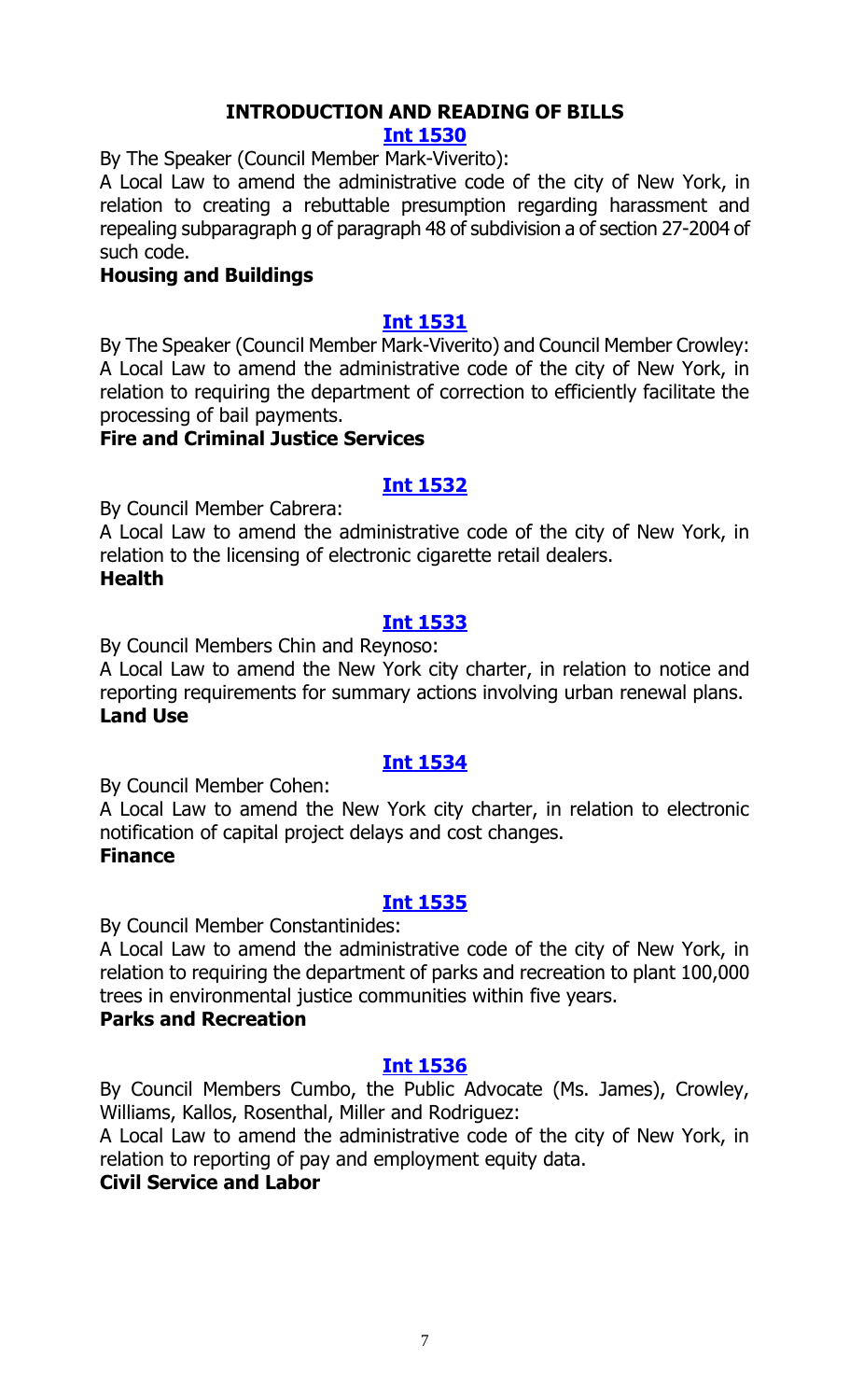By Council Member Dromm:

A Local Law to amend the administrative code of the city of New York, in relation to requiring the department of education to report information regarding alternate learning centers.

#### **Education**

#### **[Int 1538](http://legistar.council.nyc.gov/LegislationDetail.aspx?ID=3013578&GUID=1B11C6FE-419F-4AA8-9C9E-8F60B671C4AA&Options=ID|&Search=)**

By Council Member Dromm:

A Local Law to amend the administrative code of the city of New York, in relation to requiring the department of education to list on its website the name and contact information of the designated respect for all liaison at each school.

#### **Education**

#### **[Int 1539](http://legistar.council.nyc.gov/LegislationDetail.aspx?ID=3008983&GUID=C3212579-670A-4B52-975B-B572DDD65D20&Options=ID|&Search=)**

By Council Member Espinal:

A Local Law to amend the administrative code of the city of New York, in relation to the sale and financing of used automobiles by secondhand automobile dealers.

#### **Consumer Affairs**

#### **Preconsidered [Res 1431](http://legistar.council.nyc.gov/LegislationDetail.aspx?ID=3013434&GUID=1445E718-BCB3-46FC-A165-2726CFB94465&Options=ID%7c&Search=)**

By Council Member Ferreras-Copeland:

Resolution approving the new designation and changes in the designation of certain organizations to receive funding in the Expense Budget. **Finance**

#### **[Int 1540](http://legistar.council.nyc.gov/LegislationDetail.aspx?ID=3008990&GUID=2C47856B-FAF1-468E-A45A-CA79FC432631&Options=ID|&Search=)**

By Council Members Garodnick, Williams and Espinal:

A Local Law to amend the administrative code of the city of New York, in relation to requiring secondhand automobile dealers to post and distribute a consumer bill of rights to prospective buyers.

#### **Consumer Affairs**

#### **[Int 1541](http://legistar.council.nyc.gov/LegislationDetail.aspx?ID=2991020&GUID=AE347DDA-968F-4BF8-B85E-22F1E36FB294&Options=ID|&Search=)**

By Council Members Gibson, Crowley and The Speaker (Council Member Mark-Viverito):

A Local Law to permit the delay of the formal admission of inmates to the custody of the department of correction in order to facilitate the posting of bail.

#### **Fire and Criminal Justice Services**

#### **[Int 1542](http://legistar.council.nyc.gov/LegislationDetail.aspx?ID=3013574&GUID=AA670E96-8B54-41F8-A06F-7CCEF16E7272&Options=ID|&Search=)**

By Council Members Gibson, Johnson, Lancman and Cohen: A Local Law to amend the administrative code of the city of New York, in relation to requiring the police department to use evidence based identification techniques.

#### **Public Safety**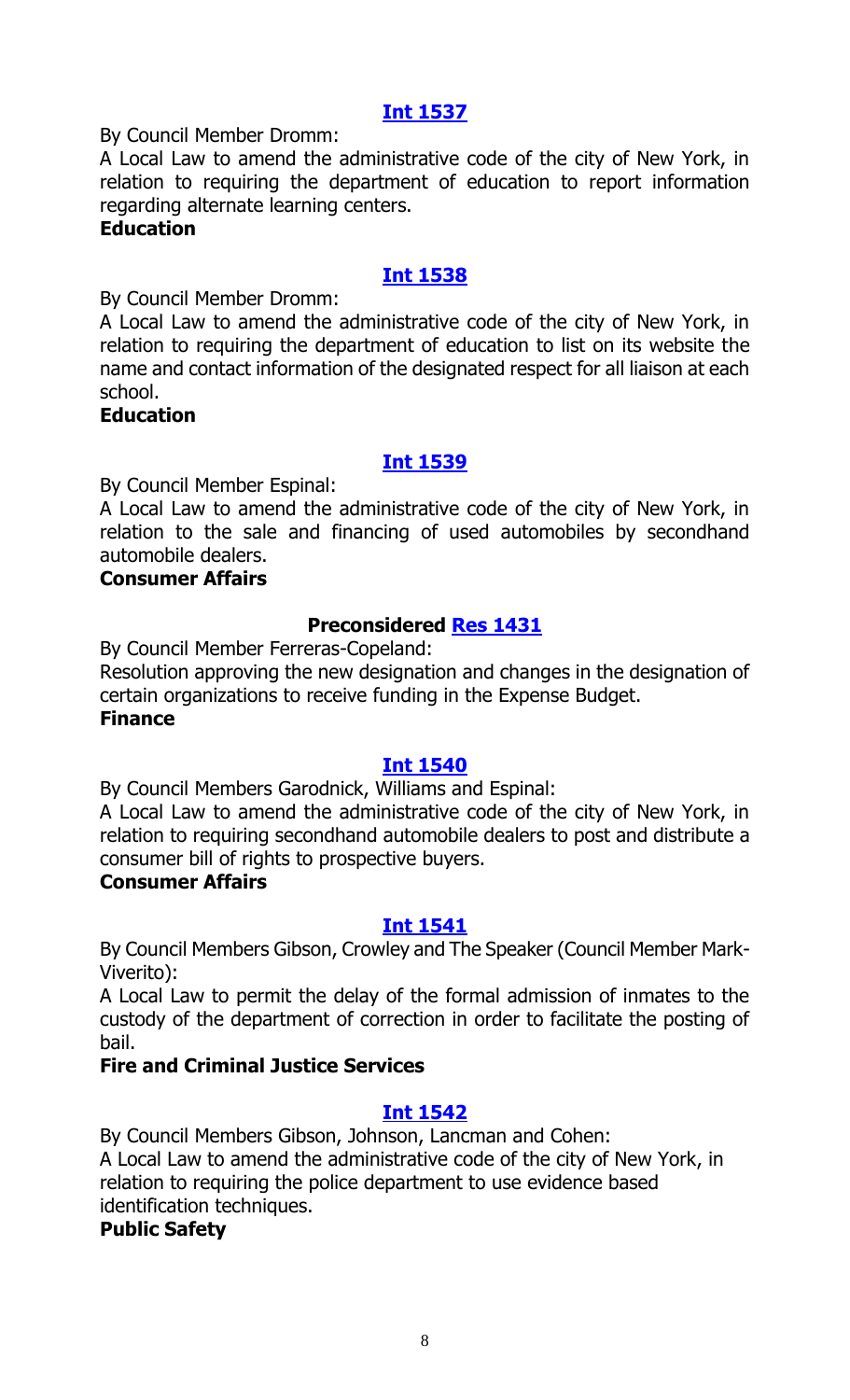By Council Members Gibson, Lancman, Menchaca and Cohen:

A Local Law to amend the administrative code of the city of New York, in relation to requiring the police department to record interrogations.

#### **Public Safety**

#### **[Int 1544](http://legistar.council.nyc.gov/LegislationDetail.aspx?ID=3013584&GUID=2CF281E1-5407-4AB5-8340-E16098EF7F85&Options=ID|&Search=)**

By Council Member Johnson:

A Local Law to amend the administrative code of the city of New York, in relation to regulating tobacco products by establishing price floors, minimum package sizes, and prohibiting delivery to consumers. **Health**

#### **[Int 1545](http://legistar.council.nyc.gov/LegislationDetail.aspx?ID=3013583&GUID=B308E4C8-4470-4754-B9FC-2EF92E7206CD&Options=ID|&Search=)**

By Council Member King:

A Local Law to amend the administrative code of the city of New York, in relation to requiring the promulgation of standards for testing for lead in water at childcare facilities.

#### **Health**

#### **[Res 1432](http://legistar.council.nyc.gov/LegislationDetail.aspx?ID=3013580&GUID=BF04524B-EED9-411C-966A-9C3CE55EE4AE&Options=ID|&Search=)**

By Council Member King:

Resolution calling upon the New York State Legislature to pass and the Governor to sign A.4299, an act to amend the Education Law, in relation to establishing the New York college debt repayment program.

#### **Education**

#### **[Int 1546](http://legistar.council.nyc.gov/LegislationDetail.aspx?ID=3013567&GUID=B67E7E4E-3675-44FB-BFF0-E30438CAE8AC&Options=ID|&Search=)**

By Council Member Lander:

A Local Law to amend the administrative code of the city of New York in relation to the provision of sick time earned by employees.

#### **Civil Service and Labor**

#### **[Int 1547](http://legistar.council.nyc.gov/LegislationDetail.aspx?ID=3013585&GUID=03576064-7911-4E42-B06D-2741F2336E1A&Options=ID|&Search=)**

By Council Members Lander, Johnson and Levine:

A Local Law to amend the administrative code of the city of New York, in relation to expanding the retail dealer license to include retailers of tobacco products and setting caps on retail dealer licenses. **Health**

#### **[Res 1433](http://legistar.council.nyc.gov/LegislationDetail.aspx?ID=3013572&GUID=DA9DC1D9-16E1-48BD-8B36-F3EDBACE3268&Options=ID|&Search=)**

By Council Member Levin:

Resolution calling upon the New York State Legislature to pass and the Governor to sign A.528, which would amend the New York State insurance law to include the coverage of in vitro fertilization treatments.

#### **Health**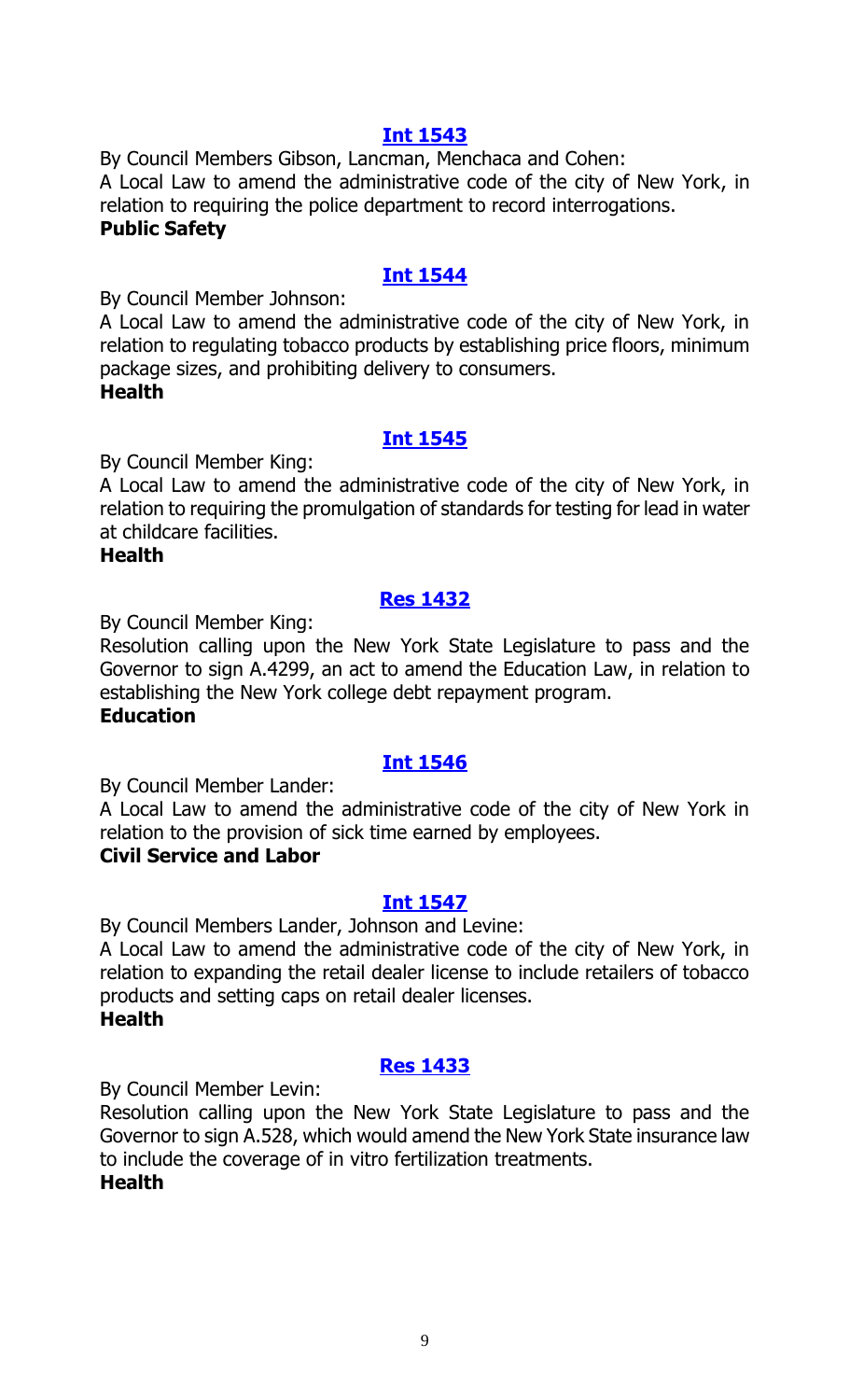By Council Member Levine:

A Local Law to amend the administrative code of the city of New York, in relation to amending the definition of harassment to include repeatedly contacting or visiting a tenant at unusual hours.

#### **Housing and Buildings**

#### **[Int 1549](http://legistar.council.nyc.gov/LegislationDetail.aspx?ID=3011130&GUID=5A069624-4EC1-4187-8212-B0D10096A127&Options=ID|&Search=)**

By Council Member Menchaca:

A Local Law to amend the administrative code of the city of New York, in relation to repeated acts of harassment.

#### **Housing and Buildings**

#### **[Int 1550](http://legistar.council.nyc.gov/LegislationDetail.aspx?ID=3011132&GUID=D76791B0-7913-4B00-9ADC-BA9A210D8168&Options=ID|&Search=)**

By Council Member Rosenthal:

A Local Law to amend the administrative code of the city of New York, in relation to harassment in private dwellings.

#### **Housing and Buildings**

#### **[Int 1551](http://legistar.council.nyc.gov/LegislationDetail.aspx?ID=3011134&GUID=20E9C00B-EC49-4D85-871A-697EB991BE6B&Options=ID|&Search=)**

By Council Members Torres and Rosenthal:

A Local Law to amend the administrative code of the city of New York, in relation to unauthorized non-rent fees on rent bills.

#### **Housing and Buildings**

#### **[Int 1552](http://legistar.council.nyc.gov/LegislationDetail.aspx?ID=3013569&GUID=9AD481E7-B29C-433D-BAF8-7D334A489F86&Options=ID|&Search=)**

By Council Members Torres and Vacca:

A Local Law to amend the New York city building code, in relation to maintaining brake monitors and elevator monitoring systems.

#### **Housing and Buildings**

#### **[Int 1553](http://legistar.council.nyc.gov/LegislationDetail.aspx?ID=3013568&GUID=1079E545-E2DD-4B38-A1D4-0E0B17E2AFBE&Options=ID|&Search=)**

By Council Members Torres and Vacca:

A Local Law in relation to requiring the department of buildings to report on the efficacy of elevator brake monitors and remote elevator monitoring systems.

#### **Housing and Buildings**

#### **[Int 1554](http://legistar.council.nyc.gov/LegislationDetail.aspx?ID=3013570&GUID=FD1D54FC-DC94-4C64-BA0D-D29CCAA88D92&Options=ID|&Search=)**

By Council Members Torres and Vacca:

A Local Law to amend the administrative code of the city of New York, in relation to requiring the police department and the fire department to notify the New York city housing authority of injuries and fatalities occurring in public housing.

#### **Public Housing**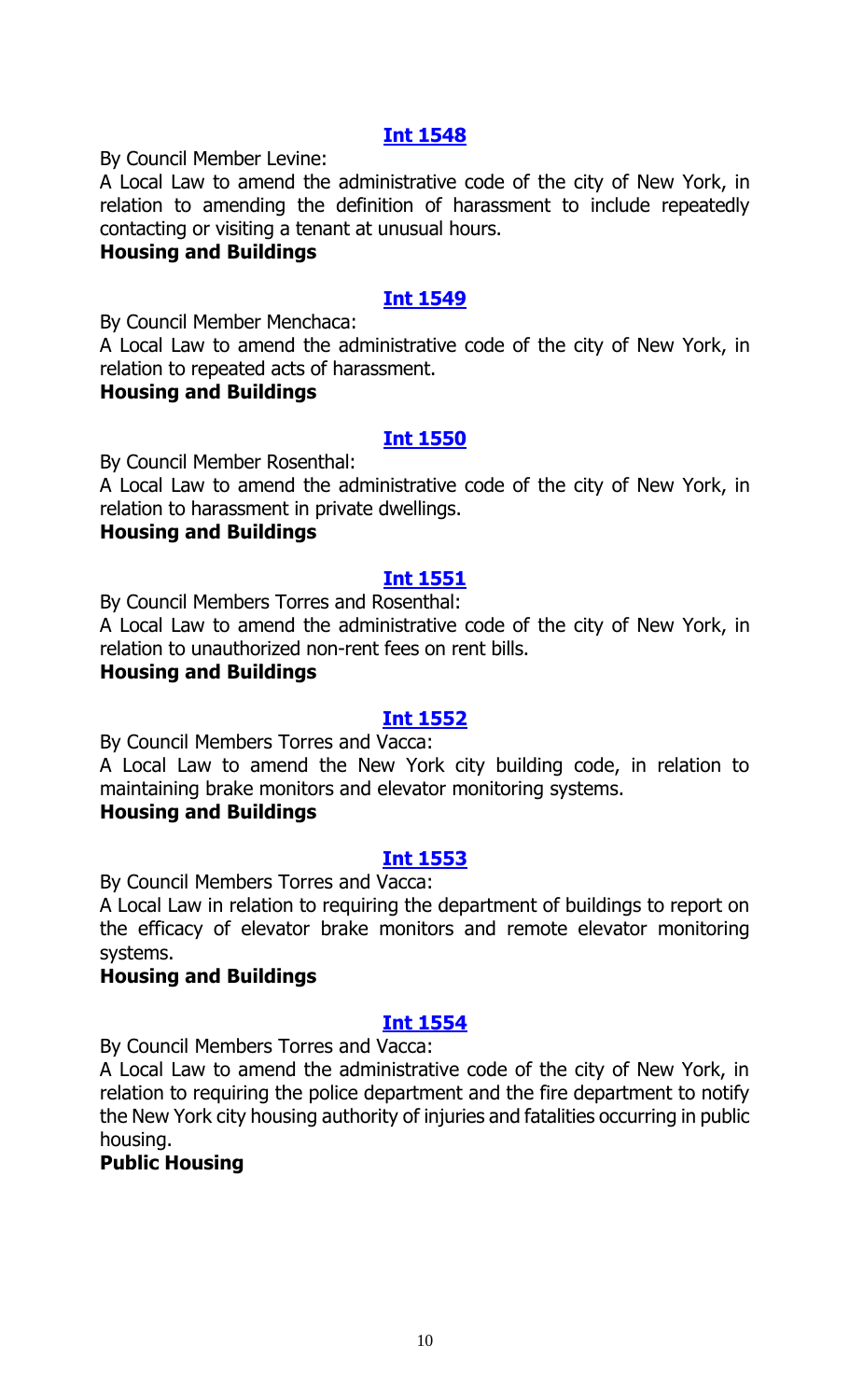By Council Members Torres and Vacca:

A Local Law to amend the New York city charter, in relation to establishing a New York city housing authority ombudsperson within the department of buildings.

#### **Public Housing**

#### **[Res 1434](http://legistar.council.nyc.gov/LegislationDetail.aspx?ID=3013576&GUID=D9669AB4-55CD-4C6A-A79D-35FBB0DF91E9&Options=ID|&Search=)**

By Council Member Vallone:

Resolution calling upon the New York State Legislature to pass and the Governor to sign A.2966/S.4373, which would establish the crime of endangering the welfare of a worker.

#### **Housing and Buildings**

#### **[Int 1556](http://legistar.council.nyc.gov/LegislationDetail.aspx?ID=3011140&GUID=416CFE6D-EBE9-4385-8BC7-CFC94972A503&Options=ID|&Search=)**

By Council Member Williams:

A Local Law to amend the administrative code of the city of New York, in relation to penalties for tenant harassment.

#### **Housing and Buildings**

#### **Preconsidered [L.U. 599](http://legistar.council.nyc.gov/LegislationDetail.aspx?ID=3005776&GUID=5ABBF681-C928-438B-9429-90D91A8F3696&Options=ID%7c&Search=)**

By Council Member Ferreras-Copeland: Bronxview at Serviam Heights, Block 3291, Lot 4; Bronx, Community District No. 7, Council District No. 15. **Finance**

#### **Preconsidered [L.U. 600](http://legistar.council.nyc.gov/LegislationDetail.aspx?ID=3005777&GUID=174E227F-809A-4C6C-848D-0CD62F61C46C&Options=ID|&Search=)**

By Council Member Ferreras-Copeland: Casa Cecilia, Block 2084, Lots 49 & 53; Manhattan, Community District No. 9, Council District No. 7.

#### **Finance**

#### **[L.U. 601](http://legistar.council.nyc.gov/LegislationDetail.aspx?ID=3013586&GUID=D1A6A5D4-A5B1-4FDE-AB05-38470BEC9849&Options=ID|&Search=)**

By Council Member Greenfield:

Application No. **20175241 TCM** pursuant to Section 20-226 of the Administrative Code of the City of New York, concerning the petition of Coliemore Inc., d/b/a Five Mile Stone, for a revocable consent to establish, maintain and operate an unenclosed sidewalk café located at 1640 2<sup>nd</sup> Avenue, Borough of Manhattan, Community Board 8, Council District 5. This application is subject to review and action by the Land Use Committee only if called-up by vote of the Council pursuant to Rule 11.20b of the Council and Section 20-226 of the New York City Administrative Code.

#### **Zoning and Franchises**